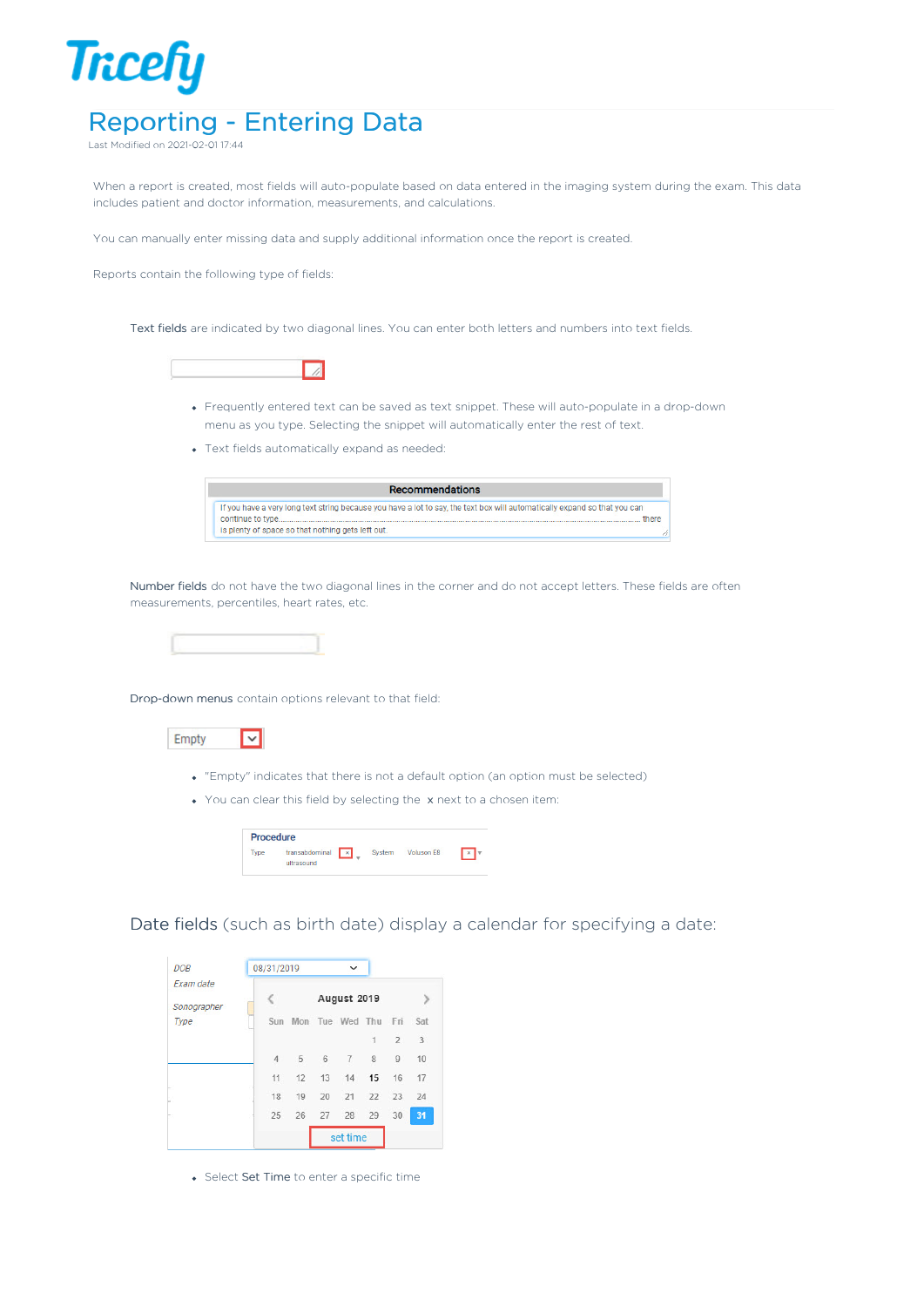

Gestational age fields display a pop-up for entering the number of weeks and the amount of days:

| <b>LMP</b>         |            |             | 12/19/2018 v 21 weeks, 3 days |        |      | Indication: |
|--------------------|------------|-------------|-------------------------------|--------|------|-------------|
| EDD:<br><b>EDD</b> | 12/19/2018 | $\check{ }$ | Weeks                         |        | Days |             |
| (AUA)<br>EFW:      |            |             |                               |        |      |             |
|                    |            |             | Save                          | cancel |      |             |

There are also checkboxes (numerous items can be chosen) and radio buttons (only one item can be chosen).

Image Placeholders are for thumbnails. To add a thumbnail, drag-and-drop it by selecting the thumbnail and holding down the mouse button (if using a tablet, keep your finger pressed on the image) while moving it to the image placeholder:



If images are not added to a placeholder, these will appear as white space on the report.

## Missing Data

Yellow fields indicate data is missing, most likely because it was not entered into the imaging system. Th field will turn right after the data is added. The example below is missing the Referring Physician:

|                                     |                                                |              | <b>Dates and Anatomy</b>                   |                              |  |
|-------------------------------------|------------------------------------------------|--------------|--------------------------------------------|------------------------------|--|
| <b>Patient Name:</b><br>Patient No: | Voluson E10 GE Demo<br>9999999                 | 11           | <b>Study Date:</b><br><b>Referring MD:</b> | 05/10/2018<br>$\checkmark$   |  |
| DOB:                                | 08/01/2019<br>$\checkmark$                     |              | Sonographer:                               | Data for Referring Physician |  |
| LMP:<br><b>LMP</b>                  | 21 weeks, 3 days<br>12/19/2018<br>$\checkmark$ | $\checkmark$ | <b>Reading MD:</b><br>Indication:          | is missing from the study    |  |
| EDD:                                |                                                |              |                                            | $\pi$                        |  |
| <b>EDD</b><br>(AUA)                 | 12/19/2018 - 21 weeks, 3 days                  |              | Gravida:                                   | Para:<br>11                  |  |
| EFW:                                |                                                |              | Percentile:                                |                              |  |

After we enter text, the field is white: